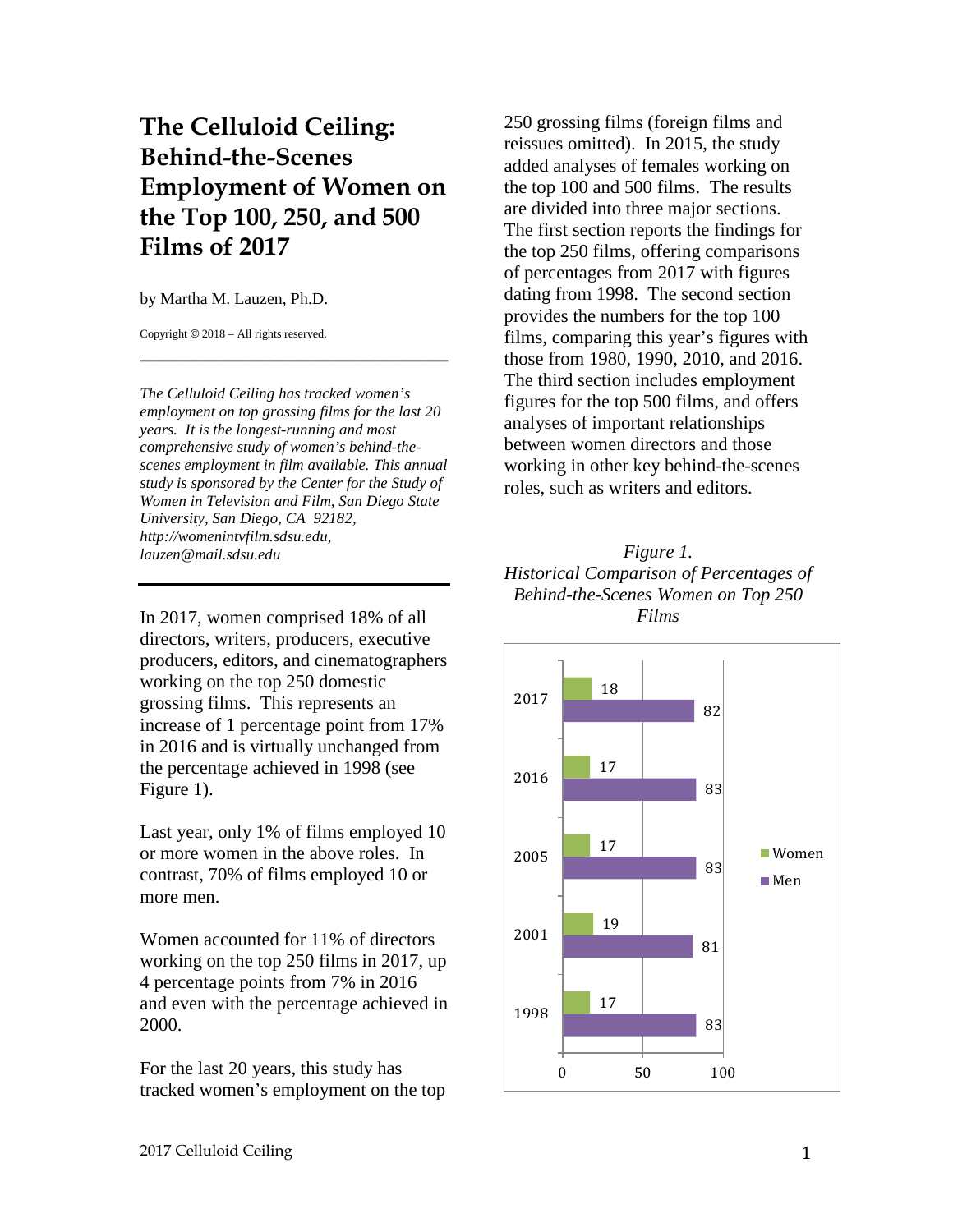## *Findings / Top 250 Films*

•This section analyzes the behind-thescenes employment of 3,011 individuals working on the top 250 domestic grossing films of 2017.

•Women fared best as producers (25%), followed by executive producers (19%), editors (16%), writers (11%), directors (11%), and cinematographers (4%).

•In 2017, slightly less than one-third or 30% of films employed 0 or 1 woman in the roles considered. 59% of films employed 2 to 5 women, 10% employed 6 to 9 women, and 1% employed 10 or more women. In contrast, 0% of films employed 0 or 1 man in the roles considered, 8% employed 2 to 5 men, 22% employed 6 to 9 men, and the remaining majority (70%) employed 10 or more men.

•A historical comparison of women's employment in the top 250 films in 2017 and 1998 reveals that the percentages of directors, executive producers, and producers have increased. The percentages of writers and editors have declined, and the percentage of women cinematographers has remained the same (see Figure 2).

•A comparison of women's employment on the top 250 films in 2017 and 2016 reveals that the percentages of women directors, producers, and executive producers increased, while the percentages of women working as writers, editors, and cinematographers declined.

•Women comprised 11% of all directors working on the top 250 films of 2017.

*Figure 2. Historical Comparison of Percentages of Women Employed Behind the Scenes on Top 250 Films by Role*



This represents an increase of 4 percentage points from 2016, and is even with the percentage achieved in 2000. Eighty eight percent (88%) of the films had no female directors (see Figure 3).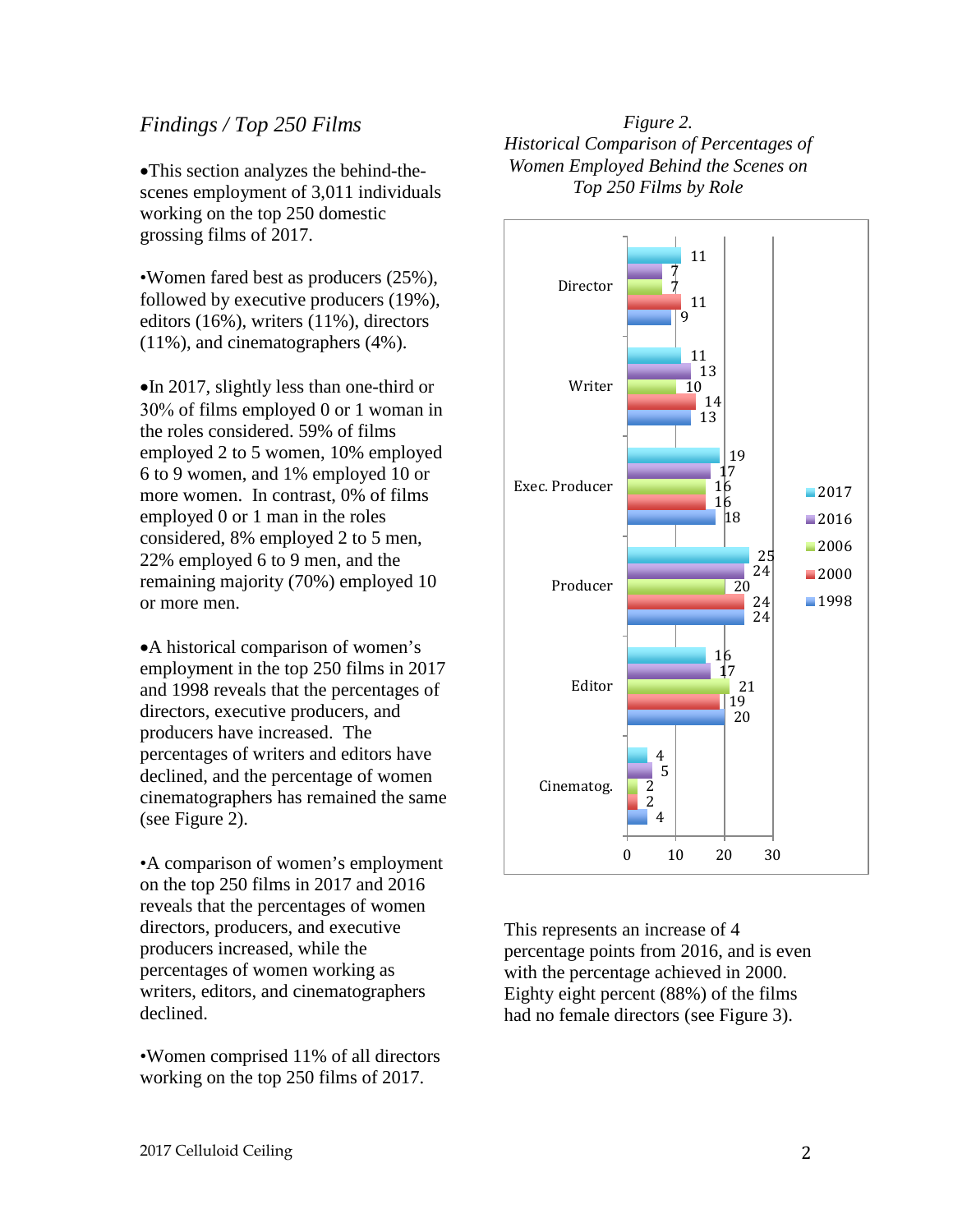#### *Figure 3. Percentages of Top 250 Films with No Women in Roles Considered*

88% had no women directors 83% had no women writers 45% had no women exec. producers 28% had no women producers 80% had no women editors 96% had no women cinematographers

Slightly less than one-third or 30% of films had no or 1 woman in the above roles

\_\_\_\_\_\_\_\_\_\_\_\_\_\_\_\_\_\_\_\_\_\_\_\_\_\_\_\_\_\_\_

•Women accounted for 11% of writers working on the top 250 films of 2017. This represents a decline of 2 percentage points from 2016 and from the figure achieved in 1998. Eighty three percent (83%) of the films had no female writers.

•Women comprised 19% of all executive producers working on the top 250 films of 2017. This represents an increase of 2 percentage points from 2016 and an increase of 1 percentage point from 1998. Forty five percent (45%) of the films had no female executive producers.

•Women accounted for 25% of all producers working on the top 250 films of 2017. This represents an increase of 1 percentage point from 2016 and an increase of 1 percentage point from 1998. Twenty eight percent (28%) of the films had no female producers.

•Women comprised 16% of all editors working on the top 250 films of 2017. This represents a decline of 1 percentage point from 2016 and a decrease of 4 percentage points from 1998. Eighty percent (80%) of the films had no female editors.

•Women accounted for 4% of all cinematographers working on the top 250 films of 2017. This represents a decline of 1 percentage point from 2016 and is even with the percentage achieved in 1998. Ninety six percent (96%) of the films had no female cinematographers.

Composers, Supervising Sound Editors, and Sound Designers

•This section reports employment figures for 517 individuals working as composers, supervising sound editors, and sound designers on the top 250 domestic grossing films of 2017.

•Women comprised 3% of composers working on the top 250 grossing films of 2017. This represents no change from 2016 (see Figure 4). Ninety eight percent (98%) of films had no female composers in 2017.

•Women accounted for 8% of supervising sound editors working on the top 250 films of 2017. This represents no change from 2016. Ninety two percent (92%) of films had no female supervising sound editors.

•Women comprised 5% of sound designers working on the top 250 grossing films of 2017. This represents an increase of 1 percentage point from 2015. Ninety six percent (96%) of films had no female sound designers.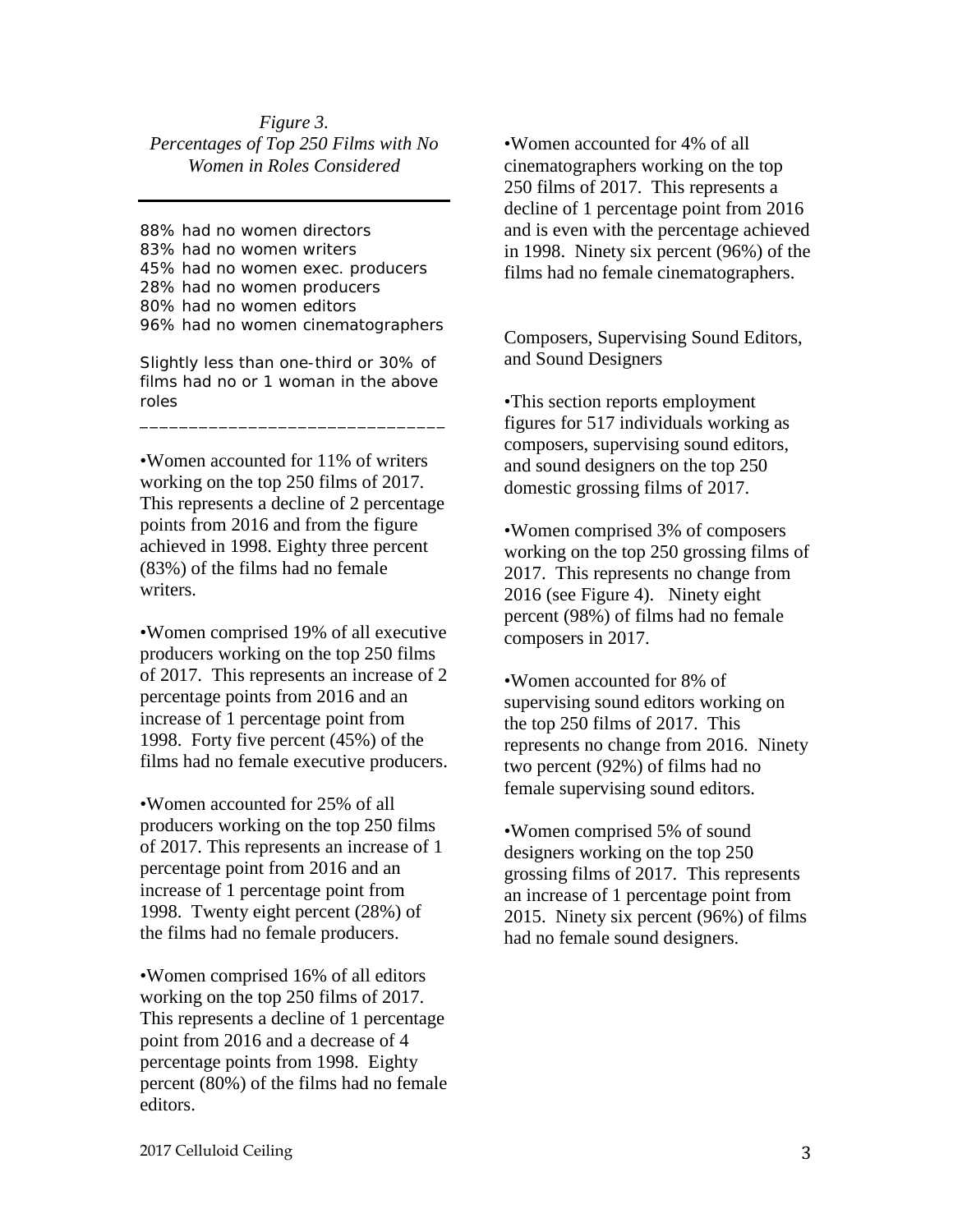*Figure 4. Recent Historical Representation of Women and Men as Composers*



# *Findings / Top 100 Films*

•This section considers the behind-thescenes employment of 1,564 individuals working on the top 100 domestic grossing films (foreign films and reissues omitted) of 2017.

•Overall, women accounted for 16% of all directors, writers, executive producers, producers, editors, and cinematographers working on the top 100 films. This represents an increase of 2 percentage points from 14% in 2016, and is even with the percentage achieved in 2015.

•Women fared best as producers (24%), followed by executive producers (15%), editors (14%), writers (10%), directors (8%), and cinematographers (2%).

•Figure 5 provides a historical comparison of the 2017 figures with those from 1980, 1990, 2010, and 2016. When comparing the most recent figures for 2017 with 2016, the percentages of women directors, producers, and executive producers have increased, while the percentages of women writers and cinematographers declined. The percentage of women editors remained the same.





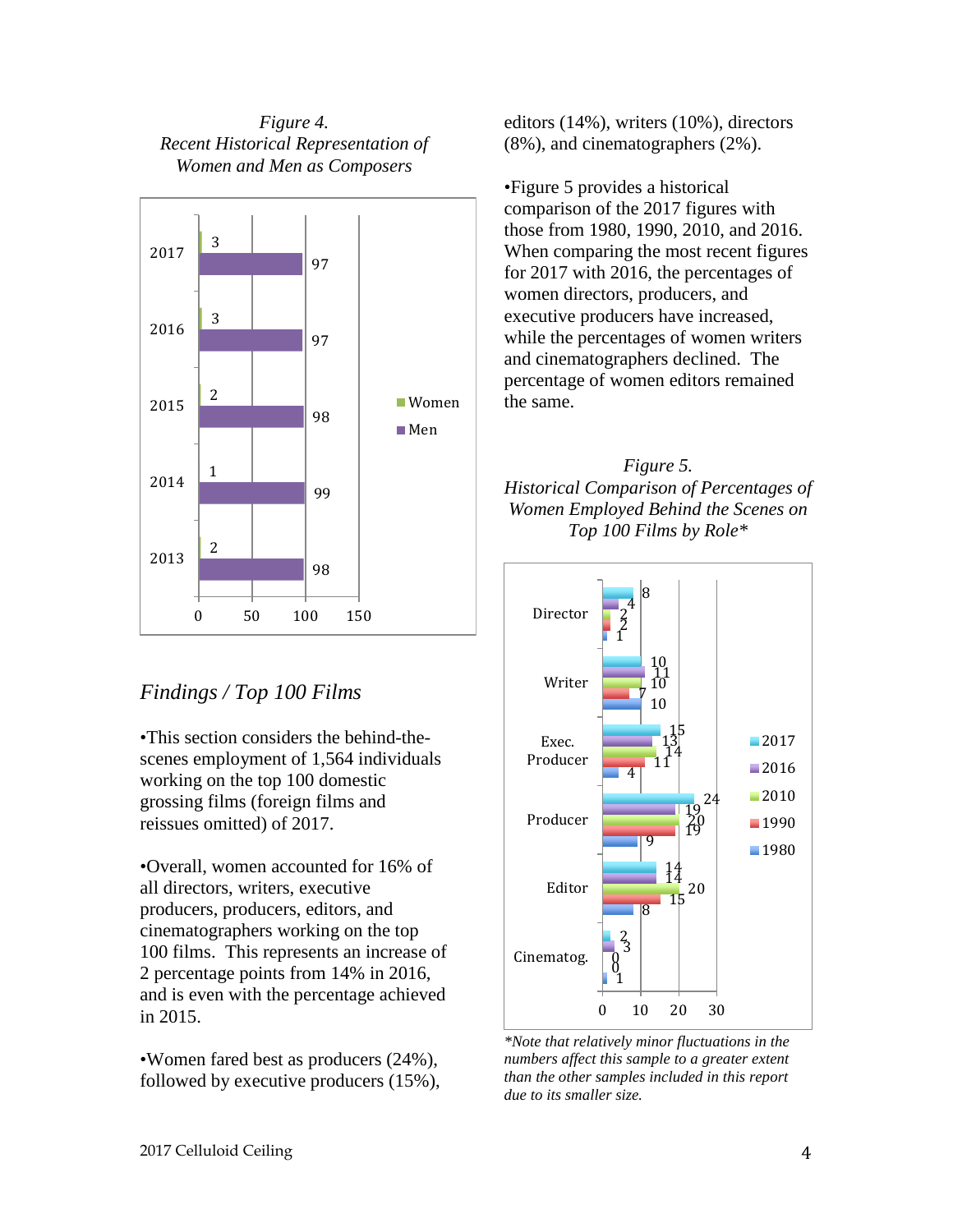•Women comprised 8% of directors working on the top 100 films of 2017. This represents an increase of 4 percentage points from 4% in 2016.

•Women accounted for 10% of writers working on the top 100 films of 2017. This represents a slight decline from 11% in 2016.

•Women comprised 15% of executive producers working on the top 100 films of 2017. This represents an increase of 2 percentage points from 13% in 2016.

•Women accounted for 24% of producers working on the top 100 films of 2017. This represents an increase of 5 percentage points from 19% in 2016.

•Women comprised 14% of editors working on the top 100 films of 2017. This represents no change from 2016.

•Women accounted for 2% of cinematographers working on the top 100 films of 2017. This represents a decline of 1 percentage point from 3% in 2016.

# *Findings / Top 500 Films*

•This section analyzes the behind-thescenes employment of 4,633 individuals working on the top 500 domestic grossing films (foreign films and reissues omitted) of 2017.

•Overall, women accounted for 21% of all directors, writers, executive producers, producers, editors, and cinematographers working on the top 500 films. This represents an increase of 2 percentage points from 2016, but

### *Figure 6. Comparison of Percentages of Women Employed Behind the Scenes in Top 500 Films by Role*



is even with the percentage achieved in 2015.

•By genre, the largest percentage of women, relative to men, worked in documentaries (30%), followed by comedies (23%), dramas (22%), sci-fi features (20%), animated features (19%), horror features (18%), and action features (13%).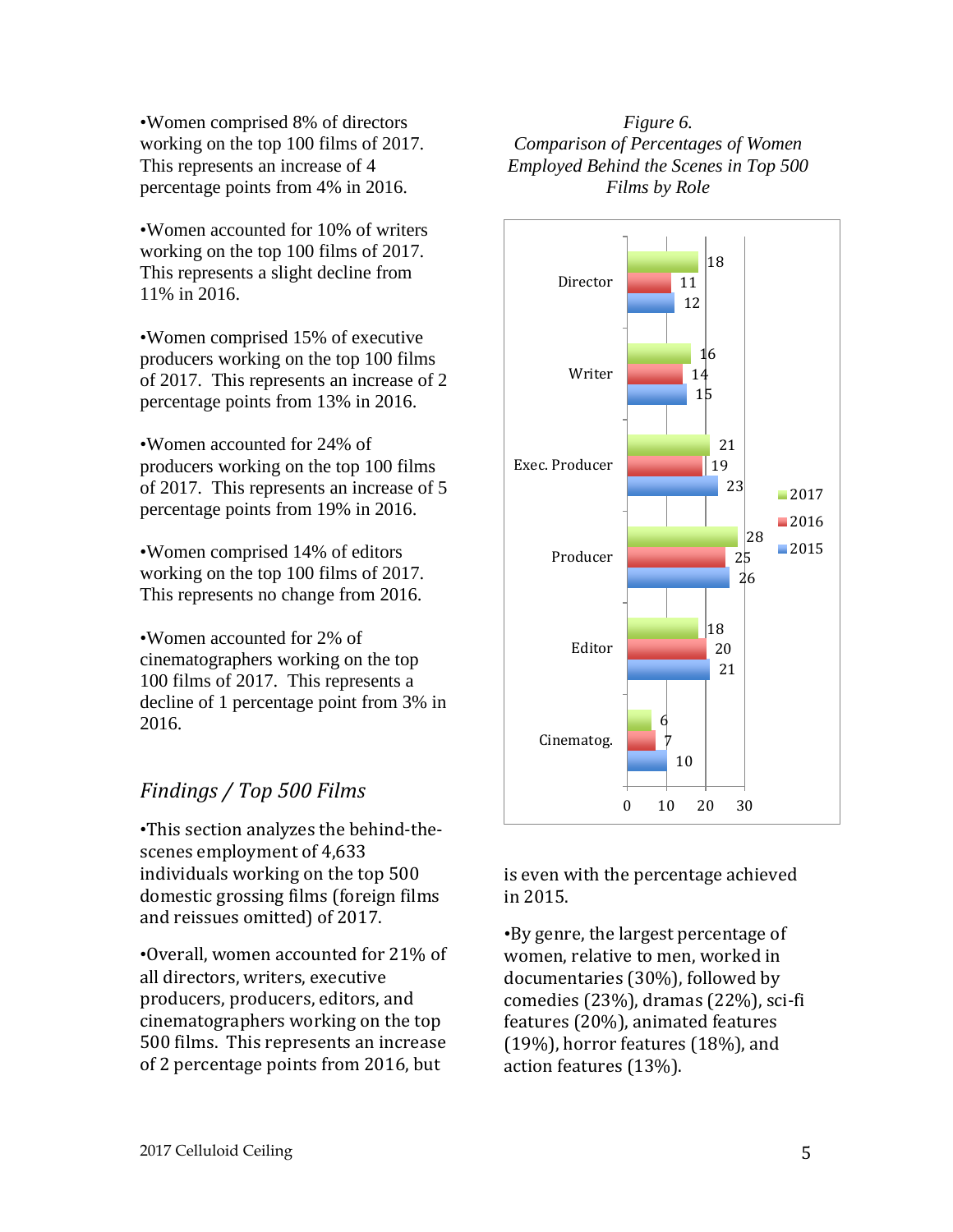•Women fared best as producers (28%), followed by executive producers (21%), directors (18%), editors (18%), writers (16%), and cinematographers (6%).

•Women comprised 18% of directors working on the top 500 films of 2017. This represents an increase of 7 percentage points from 11% in 2016, and 6 points from 12% in 2015 (see Figure 6).

•Women accounted for 16% of writers working on the top 500 films of 2017. This represents an increase of 2 percentage points from 14% in 2016, and 1 point from 15% in 2015.

•Women comprised 21% of executive producers working on the top 500 films of 2017. This represents an increase of 2 percentage points from 19% in 2016, but a decline of 2 points from 23% in 2015.

•Women accounted for 28% of producers working on the top 500 films of 2017. This represents an increase of 3 percentage points from 25% in 2016, and an increase of 2 points from 26% in 2015.

•Women comprised 18% of editors working on the top 500 films of 2017. This represents a decline of 2 percentage points from 20% in 2016, and a decline of 3 points from 21% in 2015.

•Women accounted for 6% of cinematographers working on the top 500 films of 2017. This represents a decrease of 1 percentage point from 7% in 2016, and a decline of 4 points from 10% in 2015.

*Top 500 Films/Comparison of Films with at Least One Female Director vs. Films with Exclusively Male Directors*

•Films with at least one female director employed greater percentages of women working as writers, editors, cinematographers, and composers than films with exclusively male directors (see Figure 7).

*Figure 7. Comparison of Percentages of Women Working on Films with at Least One Female Director vs. with Exclusively Male Directors*